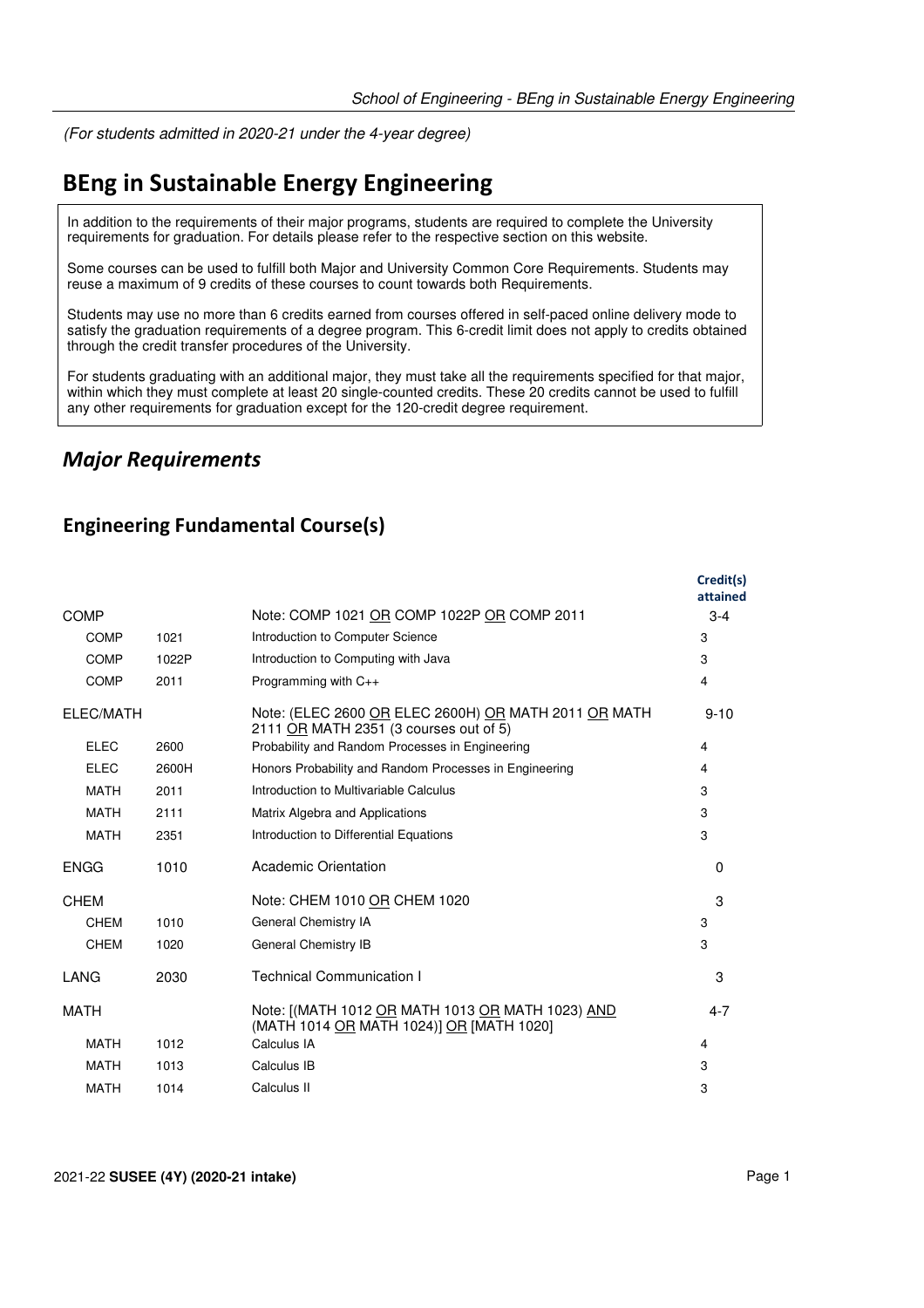| <b>MATH</b> | 1020 | <b>Accelerated Calculus</b>                                                                                                                                              | 4   |
|-------------|------|--------------------------------------------------------------------------------------------------------------------------------------------------------------------------|-----|
| <b>MATH</b> | 1023 | Honors Calculus I                                                                                                                                                        | 3   |
| <b>MATH</b> | 1024 | Honors Calculus II                                                                                                                                                       | 3   |
| <b>PHYS</b> |      | Note: PHYS 1112 OR PHYS 1312                                                                                                                                             | 3   |
| <b>PHYS</b> | 1112 | General Physics I with Calculus                                                                                                                                          | 3   |
| <b>PHYS</b> | 1312 | Honors General Physics I                                                                                                                                                 | 3   |
| <b>PHYS</b> |      | Note: PHYS 1114 OR PHYS 1314                                                                                                                                             | 3   |
| <b>PHYS</b> | 1114 | General Physics II                                                                                                                                                       | 3   |
| <b>PHYS</b> | 1314 | Honors General Physics II                                                                                                                                                | 3   |
| <b>SENG</b> |      | Engineering Introduction course (If the students take an<br>introduction course included in their major, this course can be<br>counted towards their major requirement.) | 3-4 |
| <b>BIEN</b> | 1010 | Introduction to Biomedical Engineering                                                                                                                                   | 3   |
| <b>CENG</b> | 1000 | Introduction to Chemical and Biological Engineering                                                                                                                      | 3   |
| <b>CIVL</b> | 1100 | Discovering Civil and Environmental Engineering                                                                                                                          | 3   |
| <b>COMP</b> | 1021 | Introduction to Computer Science                                                                                                                                         | 3   |
| <b>ELEC</b> | 1100 | Introduction to Electro-Robot Design                                                                                                                                     | 4   |
| <b>ELEC</b> | 1200 | A System View of Communications: from Signals to Packets                                                                                                                 | 4   |
| <b>ENGG</b> | 1100 | First Year Cornerstone Engineering Design Project Course                                                                                                                 | 3   |
| <b>IEDA</b> | 2010 | <b>Industrial Engineering and Decision Analytics</b>                                                                                                                     | 3   |
| <b>IEDA</b> | 2200 | <b>Engineering Management</b>                                                                                                                                            | 3   |
| <b>ISDN</b> | 1002 | Redefining Problems for the Real Needs                                                                                                                                   | 3   |
| <b>ISDN</b> | 1006 | Human-centered Innovation                                                                                                                                                | 3   |
| <b>MECH</b> | 1901 | <b>Automotive Engineering</b>                                                                                                                                            | 3   |
| <b>MECH</b> | 1902 | Energy Systems in a Sustainable World                                                                                                                                    | 3   |
| <b>MECH</b> | 1905 | <b>Buildings for Contemporary Living</b>                                                                                                                                 | 3   |
| <b>MECH</b> | 1906 | Mechanical Engineering for Modern Life                                                                                                                                   | 3   |
| <b>MECH</b> | 1907 | Introduction to Aerospace Engineering                                                                                                                                    | 3   |
|             |      |                                                                                                                                                                          |     |

## **Required Course(s)**

|                  |      |                                             | Credit(s)<br>attained |
|------------------|------|---------------------------------------------|-----------------------|
| <b>ENEG</b>      | 2910 | Industrial Training                         | 0                     |
| <b>ENEG</b>      | 2990 | Academic and Professional Development I     | 0                     |
| <b>ENEG</b>      | 3110 | <b>Materials for Energy Technologies</b>    | 3                     |
| <b>ENEG/PPOL</b> |      | Note: ENEG 3220 OR PPOL 3210                | 3                     |
| <b>ENEG</b>      | 3220 | Energy Initiatives Forging Future Engineers | 3                     |
| PPOL             | 3210 | <b>Energy Policy</b>                        | 3                     |
| <b>ENEG</b>      | 3910 | Sustainable Energy Laboratory               | 3                     |
| <b>ENEG</b>      | 4920 | Final Year Design Project                   | 6                     |
| <b>ENEG</b>      | 4990 | Academic and Professional Development II    | 0                     |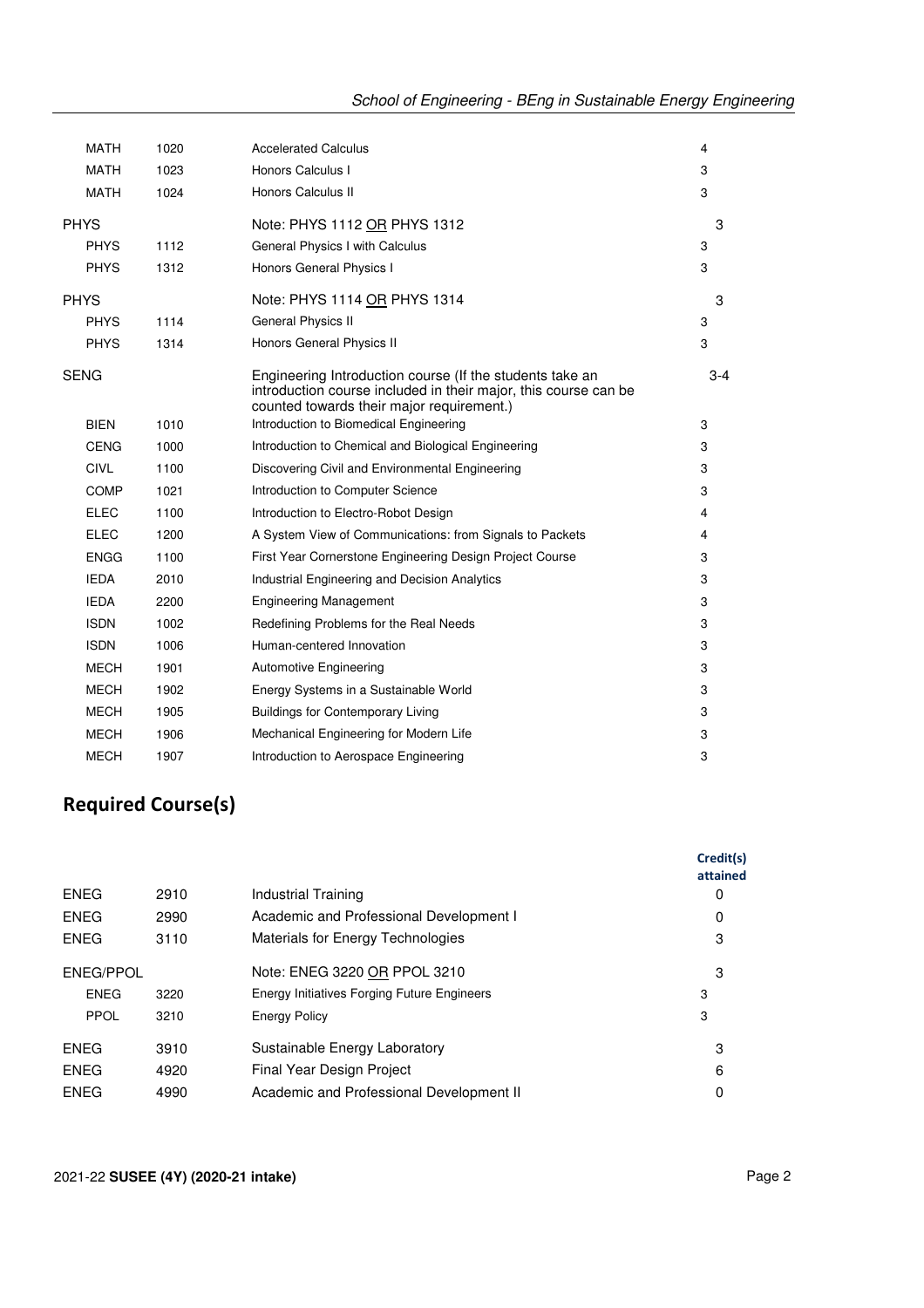| CENG/MECH/<br><b>SUST</b> |      | Note: CENG 1700 OR MECH 1902 OR SUST 1000                             | 3 |  |
|---------------------------|------|-----------------------------------------------------------------------|---|--|
| <b>CENG</b>               | 1700 | Introduction to Environmental Engineering                             | 3 |  |
| <b>MECH</b>               | 1902 | Energy Systems in a Sustainable World                                 | 3 |  |
| <b>SUST</b>               | 1000 | Introduction to Sustainability                                        | 3 |  |
| <b>CENG/MECH</b>          |      | Note: CENG 2210 OR MECH 2310                                          | 3 |  |
| <b>CENG</b>               | 2210 | Chemical and Biological Engineering Thermodynamics                    | 3 |  |
| <b>MECH</b>               | 2310 | Thermodynamics                                                        | 3 |  |
| <b>CENG/MECH</b>          |      | Note: CENG 2220 OR MECH 2210                                          | 3 |  |
| <b>CENG</b>               | 2220 | Transport Phenomena I                                                 | 3 |  |
| <b>MECH</b>               | 2210 | <b>Fluid Mechanics</b>                                                | 3 |  |
| <b>CENG/MECH</b>          |      | Note: CENG 3220 OR MECH 3310                                          | 3 |  |
| <b>CENG</b>               | 3220 | Transport Phenomena II                                                | 3 |  |
| <b>MECH</b>               | 3310 | <b>Heat Transfer</b>                                                  | 3 |  |
| CIVL                      | 2410 | Environmental Assessment and Management                               | 3 |  |
| <b>ELEC</b>               | 2420 | <b>Basic Electronics</b>                                              | 3 |  |
| <b>ENGG</b>               | 2010 | <b>Engineering Seminar Series</b>                                     | 0 |  |
| <b>MECH</b>               | 3300 | <b>Energy Conversion</b>                                              | 3 |  |
| <b>MECH</b>               | 3630 | <b>Electrical Technology</b>                                          | 3 |  |
| LANG                      | 4035 | Technical Communication II for Chemical and Biological<br>Engineering | 3 |  |

## **Elective(s)**

|                           |                                 |                                                                                                                                              | <b>Minimum</b><br>credit(s)<br>required |
|---------------------------|---------------------------------|----------------------------------------------------------------------------------------------------------------------------------------------|-----------------------------------------|
| <b>SENG</b>               |                                 | Area Electives (6 courses from the specified elective list, of<br>which at least 1 course should be taken from each area except<br>Research) | 18                                      |
| <b>Energy Generation</b>  |                                 |                                                                                                                                              |                                         |
| <b>ENEG</b>               | 4110**                          | Wind and Wave Power                                                                                                                          | 3                                       |
| <b>ENEG</b>               | 4120**                          | <b>Heat and Power Generation</b>                                                                                                             | 3                                       |
| <b>ELEC</b>               | 4530                            | Fundamentals of Photovoltaic and Renewable Energy                                                                                            | 3                                       |
| <b>MECH</b>               | 4902                            | Solar Energy Conversion Technology                                                                                                           | 3                                       |
|                           | Energy Storage and Distribution |                                                                                                                                              |                                         |
| <b>ENEG</b>               | 4310**                          | Smart Energy Systems                                                                                                                         | 3                                       |
| <b>ENEG</b>               | 4320                            | Energy Storage Technology                                                                                                                    | 3                                       |
| <b>Energy Utilization</b> |                                 |                                                                                                                                              |                                         |
| <b>ENEG</b>               | 4210                            | Optimization of Energy Systems                                                                                                               | 3                                       |
| <b>CENG</b>               | 4140                            | Energy Resources, Conversions and Technologies                                                                                               | 3                                       |
| <b>MECH</b>               | 4340                            | Air Conditioning Systems                                                                                                                     | 3                                       |
| <b>MECH</b>               | 4360                            | Introduction to Intelligent Building Systems                                                                                                 | 3                                       |